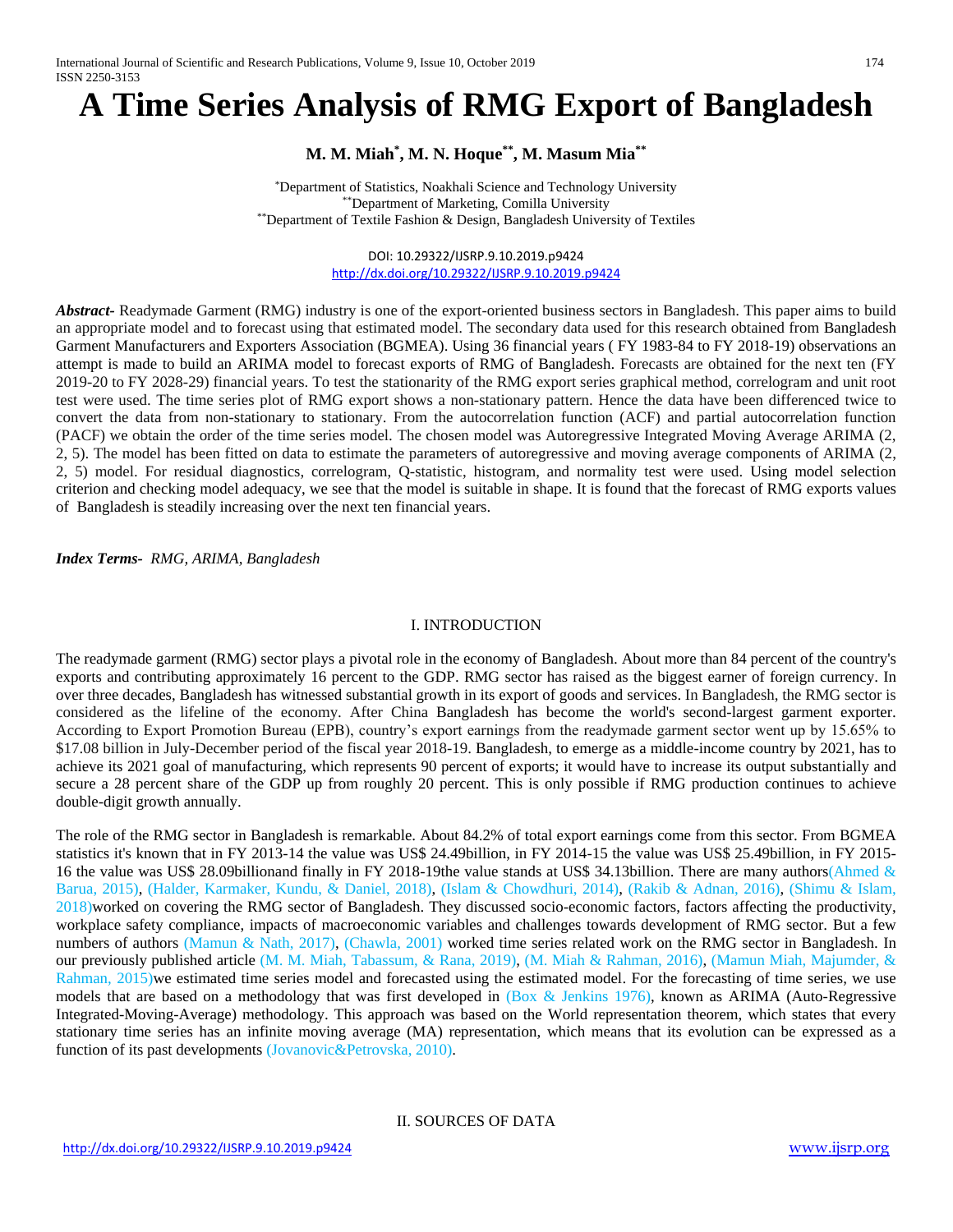Secondary data are taken from the Bangladesh Garment Manufacturers and Exporters Association (BGMEA). The duration of the study period was chosen from the financial year FY1983-84 to FY2018-19. The data file consists of 36financial year observations of RMG Exports (in million US\$).

#### III. METHODS AND MATERIALS

To test the stationarity of the time series data, we used some tests such as graphical analysis, correlogram and unit root test. The most frequently used method for the test of a unit root in a parametric framework is the Dickey-Fuller (DF) test (Dickey DA & Fuller, 1979). Dickey-Fuller (DF) and Augmented Dickey-Fuller (ADF) test are widely used to check the stationarity.

If we plot  $\rho_k$  against lag, the graph we obtain is known as the population correlogram. In a practical situation, we can only compute

the sample autocorrelation function (SACF),  $\hat{\rho}_{\scriptscriptstyle{K}}$  .

ˆ

To compute this, we must first compute the sample covariance at lag  $K \hat{\gamma}_k$ , and the sample variance  $\hat{\gamma}_0$  which is defined as:

$$
\hat{\gamma}_k = \frac{1}{n} \sum \left( Y_t - \overline{Y} \right) \left( Y_{t+k} - \overline{Y} \right) \tag{1}
$$
\n
$$
\hat{\gamma}_0 = \frac{1}{n} \sum \left( Y_t - \overline{Y} \right)^2 \tag{2}
$$

where *n* is the sample size and  $\overline{Y}$  is the sample mean. Therefore, the sample autocorrelation function at lag k is

$$
\hat{\rho}_k = \frac{\gamma_k}{\hat{\gamma}_0} \tag{3}
$$

This is simply the ratio of sample covariance (at lag  $k$ ) to sample variance. If we plot  $\rho_k$  against the lag then we get sample correlogram. For any stationary time series, the auto-correlation of various lags remains around zero. Otherwise, the series is nonstationary (Gujrati DN & Potter, 2003).

The partial autocorrelation at lag 2 and the expected correlation due to the propagation of correlation at lag 1 and exponential declining nature of PACF plots also helps in deciding on the degree of moving average (Gujrati DN & Potter, 2003). The idea of imposing a penalty for adding regressors to the model has been carried further in the AIC criterion, which is defined as:

$$
AIC = e^{2k/n} \frac{\sum \hat{u}_i^2}{n} = e^{2k/n} \frac{RSS}{n}
$$
 (4)

Where,  $k$  is the number of regressors and  $n$  is the number of observations. For mathematical convenience, (1) is written as

$$
\ln AIC = \frac{2k}{n} + \ln \frac{RSS}{n} \quad , \tag{5}
$$

Where  $\ln AIC$  is the natural log of  $AIC = \frac{2R}{n}$  $\frac{2k}{2}$  and is the penalty factor?

In comparing two or more models, the model with the lowest value *AIC* is preferred. One advantage of AIC is that it is useful for not only in-sample but also out of sample forecasting performance of a regression model. Also, it is useful for both nested and non-nested models. It has been used to determine the lag length in a  $AR(p)$  model (Gujrati DN & Potter, 2003).

In the autoregressive (AR) process of order, P the current observation  $y_t$  is generated by a weighted average of past observations going back p periods, together with a random disturbance in the current period. We denote this process as  $AR(p)$  and write the equation as (Box GEP, Gwilum& Gregory, 1994):

$$
Y_{t} = c + \alpha_{1} Y_{t-1} + \alpha_{2} Y_{t-2} + \dots + \alpha_{p} Y_{t-p} + \zeta_{t}
$$
\n(6)

In the moving average (MA) process of order q, each observation  $y<sub>i</sub>$  is generated by a weighted average of the random disturbance going back to q periods. We denote this process as  $MA(q)$  and write the equation as (Box GEP, Gwilum& Gregory, 1994):

$$
Y_{t} = \mu + \zeta_{t} + \beta_{1}\zeta_{t-1} + \beta_{2}\zeta_{t-2} + \dots + \beta_{q}\zeta_{t-q}
$$
\n(7)

The modeling and forecasting procedure is based on ARIMA models, which is usually known as the Box- Jenkins approach (Dickey DA &Fukker, 1979).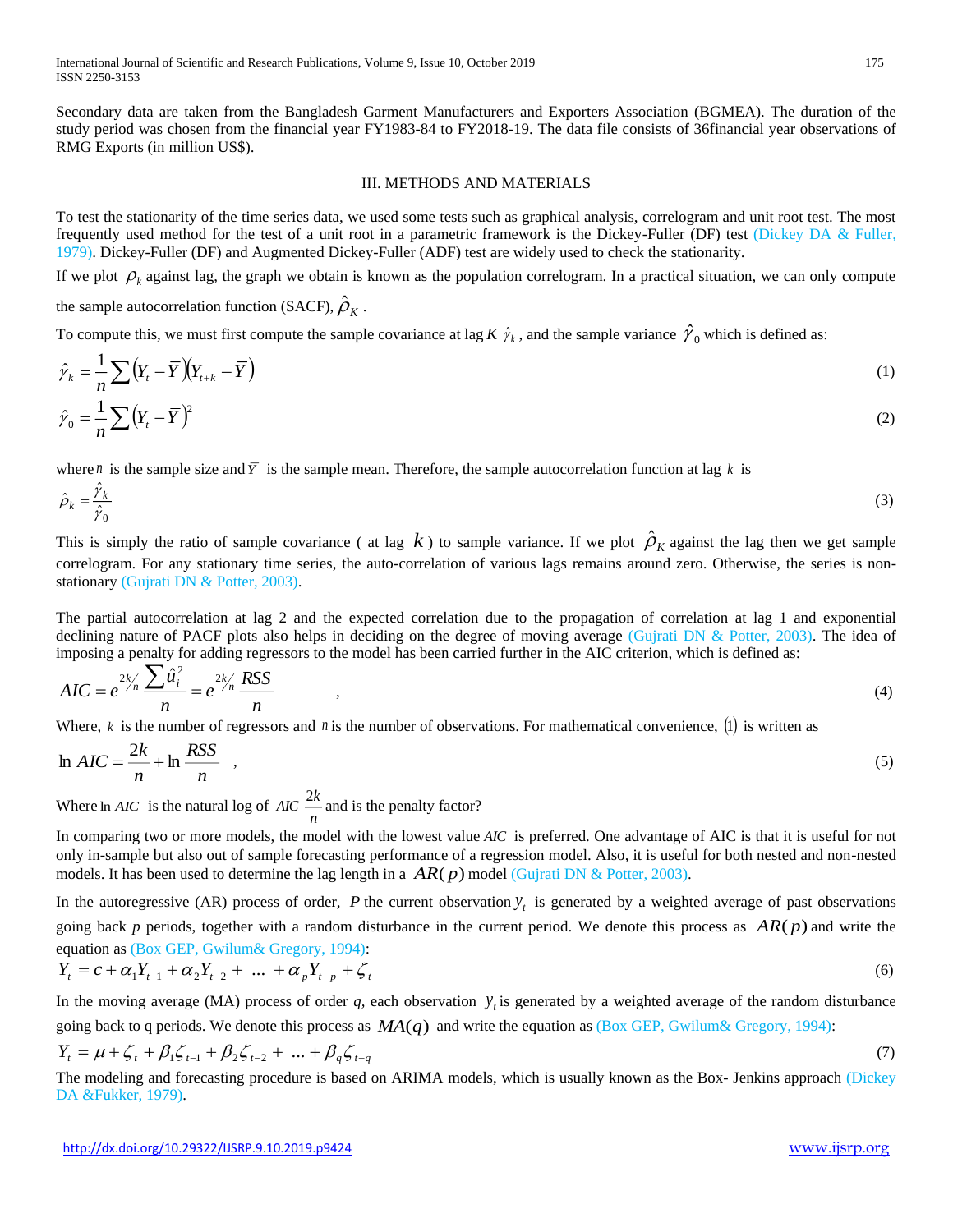ARIMA models have shown the efficient capability to generate short-term forecasts. It constantly outperformed complex structural models in short-term prediction (Meyler A., Kenny &Quinn). An ARIMA(p, d, q) model, the future value of a variable is a linear combination of past values and past errors, expressed as follows:

$$
\Delta^{d} Y_{t} = \phi_{0} + \phi_{1} \Delta^{d} Y_{t-1} + \phi_{2} \Delta^{d} Y_{t-2} + ... + \phi_{p} \Delta^{d} Y_{t-p} + \varepsilon_{t} + \theta_{1} \varepsilon_{t-1} + \theta_{2} \varepsilon_{t-2} + ... + \theta_{q} \varepsilon_{t-q}
$$
\n(8)

Where  $Y_t$  are the actual value and  $\varepsilon$  is the random error at t, d refers to the number of differencing transformations required by the time series to get stationary.  $\phi_i$  and  $\theta_j$  are the coefficients, p and q are integers that are often referred to as autoregressive and moving average, respectively.

#### IV. MODEL IDENTIFICATION

Examine the data to see which member of the class of ARIMA process appears to be most appropriate. That is, find out the appropriate values of *p*, *d,* and *q.*

#### V. ESTIMATION

Having identified the appropriate p and q values, the next stage is to estimate the parameters of autoregressive and moving average terms included in the model. Sometimes, this calculation can be done by simple least-squares but sometimes, we will have to resort to nonlinear estimation method.

### VI. DIAGNOSTIC CHECKING

Having chosen a particular ARIMA model and having estimated its parameters, next we see whether the chosen model fits the data reasonably well, for another ARIMA model might do the job well.

#### VII. FORECASTING

One of the reasons for the popularity of ARIMA modeling is its success in forecasting. In more cases, the forecasts obtained by this method are more reliable than those obtained from the traditional econometric modeling, particularly for short-term forecasts (Gujrati DN & Potter, 2003).

Therefore procedure for Box-Jenkins methods involves four general steps, namely: model identification, model estimation, diagnostic checking and use of the fitted model to forecast future values. The first three steps are repeated until an adequate and satisfactory model is formed.

The mean square error (MSE) is another method for evaluating a forecasting technique (Hanke JE &Wichern, 2005). Each error or residual is squared; these are then summed and divided by the number of observations. This approach penalizes large forecasting errors because the errors are squared, which is important; a technique that produces moderate errors may well be preferable to one that usually has small errors but occasionally yields extremely large ones. The MSE is given by:

$$
MSE = \frac{1}{n} \sum_{t=1}^{n} (Y_t - \hat{Y}_t)^2
$$
 (9)

Sometimes it is more useful to compute the forecasting errors in terms of percentage rather than amounts. Root mean square error (RMSE) is simply the square root of mean square error (MSE) (Hanke JE &Wichern, 2005).

#### VIII. CHOICE OF LAG LENGTH

This is an empirical question. A rule of thumb is to compute ACF up to one-third to one-quarter the length of the time series. Since for our time series data, we have 36 yearly observations. By this rule, lags 9 and 12 years will do. To save space, we have only shown lags in the ACF graph. The best practical advice is to start with sufficiently large lags and then reduce them according to some statistical criterion, such as the Akaike information criterion (AIC).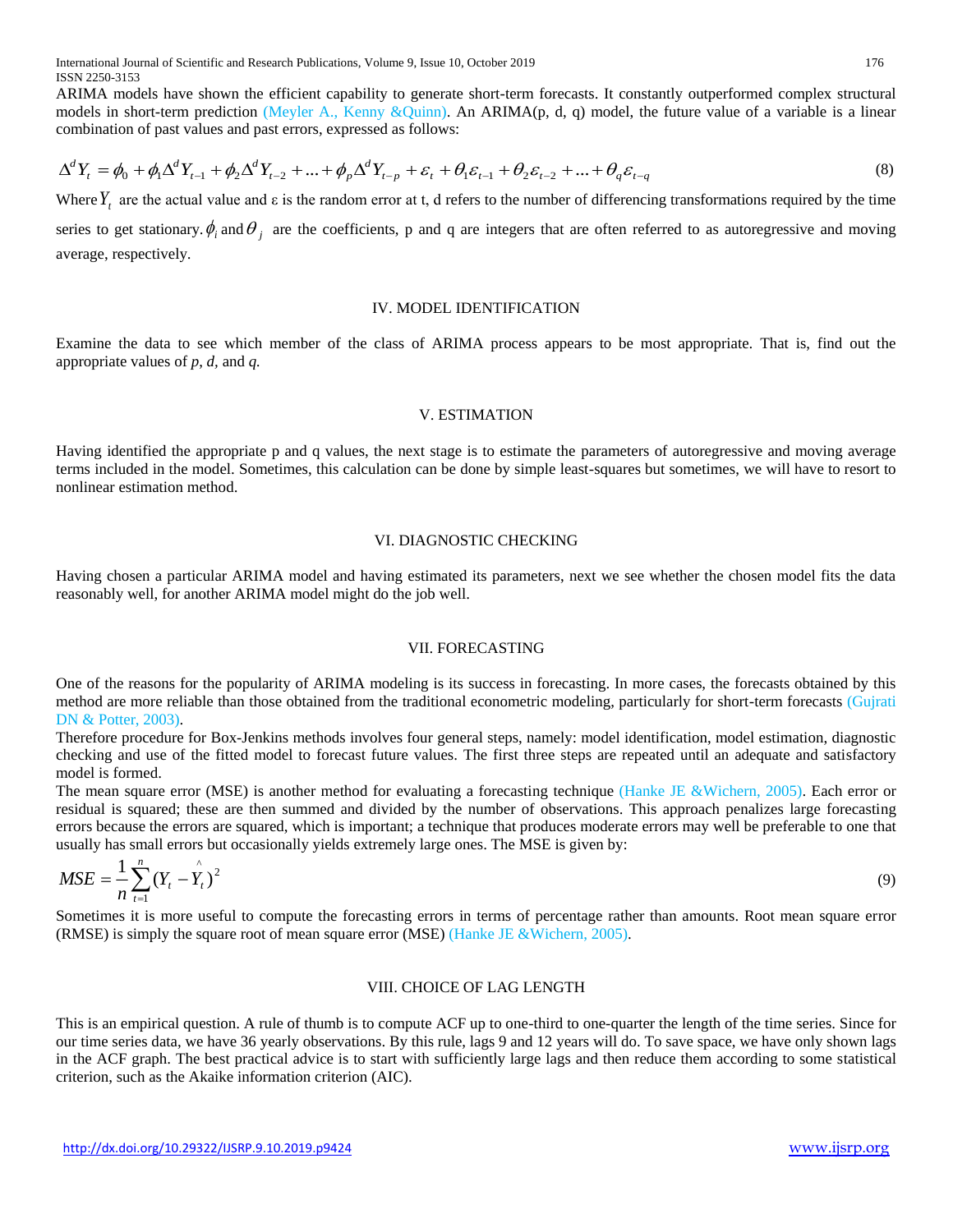# IX. RESULTS AND DISCUSSION



Figure 1: Time series plot of RMG Export (In Million US\$) from the financial year 1983-84 to 2018-19 in Bangladesh.

From the above time series plot, we observe that throughout the study the time series data seems to be trending, suggesting perhaps that the mean and variance has

been changing. That is, the RMG Export series is not a stationary pattern. Visually, the mean and variance do not remain constant from time to time, so we can say that the original Export data series is not stationary. Again, the second not the first difference of RMG Exportdata series shows more stable variance than the original series. That is, our difference order is 2 to make the RMG Export series as stationary.

**Table 1:** Correlogram of RMG Export data series

| Autocorrelation | <b>Partial Correlation</b> |    | АC               | PAC.            | Q-Stat | Prob  |
|-----------------|----------------------------|----|------------------|-----------------|--------|-------|
|                 | ı                          | 1  | 0.895            | 0.895           | 31.308 | 0.000 |
|                 |                            | 2  | 0.802            | 0.007           | 57.215 | 0.000 |
|                 |                            | з  |                  | $0.713 - 0.034$ | 78.268 | 0.000 |
|                 |                            | 4  |                  | $0.610 - 0.118$ | 94 151 | 0.000 |
|                 |                            | 5  |                  | $0.514 - 0.032$ | 105.82 | 0.000 |
|                 |                            | 6  |                  | $0.411 - 0.099$ | 113.53 | 0.000 |
|                 |                            | 7  |                  | $0.321 - 0.010$ | 118.38 | 0.000 |
|                 |                            | 8  |                  | $0.236 - 0.035$ | 121.11 | 0.000 |
|                 |                            | 9  |                  | $0.150 - 0.066$ | 122.26 | 0.000 |
|                 |                            | 10 | 0.097            | 0.083           | 122.75 | 0.000 |
|                 |                            | 11 |                  | $0.038 - 0.065$ | 122.83 | 0.000 |
|                 |                            |    | 12 -0.013 -0.020 |                 | 122.84 | 0.000 |
|                 |                            |    | 13 -0.057 -0.042 |                 | 123.03 | 0.000 |
|                 |                            |    | 14 -0.096 -0.015 |                 | 123.60 | 0.000 |
|                 |                            | 15 | $-0.127 - 0.024$ |                 | 124.65 | 0.000 |
|                 |                            | 16 | $-0.155 - 0.023$ |                 | 126.29 | 0.000 |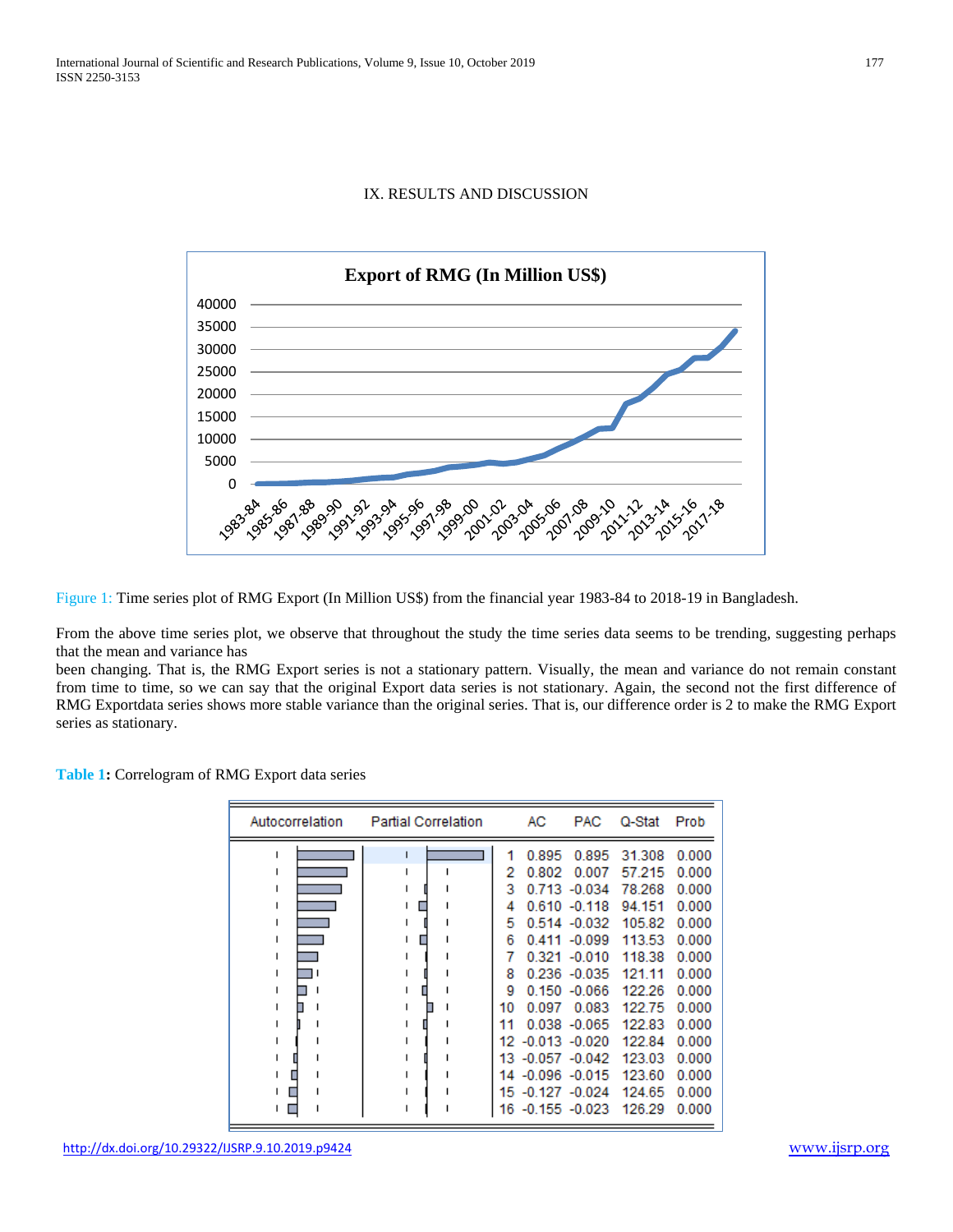From the above table of correlogram, we observe that the coefficients of autocorrelation (ACF) starts with a high value and declines slowly, indicating that the series is non-stationary. Also the Q-statistic of Ljung-Box (1978) [at the 16 lags has a probability value of 0.0000 which is smaller than 0.05 that indicates not the rejection of the null hypothesis that is the RMG Export data series is nonstationary.

**Table 2:** Unit root test for RMG Export data series of Bangladesh

| Null Hypothesis: RMG Export has a unit root           |          |             |         |  |  |  |
|-------------------------------------------------------|----------|-------------|---------|--|--|--|
| <b>Exogenous: Constant</b>                            |          |             |         |  |  |  |
| Lag Length: $0$ (Automatic- based on SIC, maxlag = 9) |          |             |         |  |  |  |
|                                                       |          | t-statistic | P-value |  |  |  |
| Augmented Dickey-Fuller test statistic                | 4.550340 | 1.000       |         |  |  |  |
| Test critical values:                                 | 1% level | $-3.632900$ |         |  |  |  |
|                                                       | 5% level | $-2.948404$ |         |  |  |  |
| $-2.612874$<br>10% level                              |          |             |         |  |  |  |

From the above unit root test, the null hypothesis states that the RMG Exports data series of Bangladesh don't have a unit root. This means that the data is non-stationary. Since P-value is greater than the level of significance we don't reject the null hypothesis. That is the RMG Exports (In Million US\$) data series of Bangladesh is not stationary.

Taking the second difference in the Line graph, Correlogram, Unit root test, ACF and PACF are given below:



**Figure 2:** Time series plot for second difference series of RMG Export (In Million US\$) from FY 1983-84 to FY 2018-19 of Bangladesh.

From the above time series plot, we observe that throughout the study the second difference time series data seems to be a stationary pattern.

**Table 3:** Correlogram for second difference series of RMG Exports (in million US\$) in Bangladesh.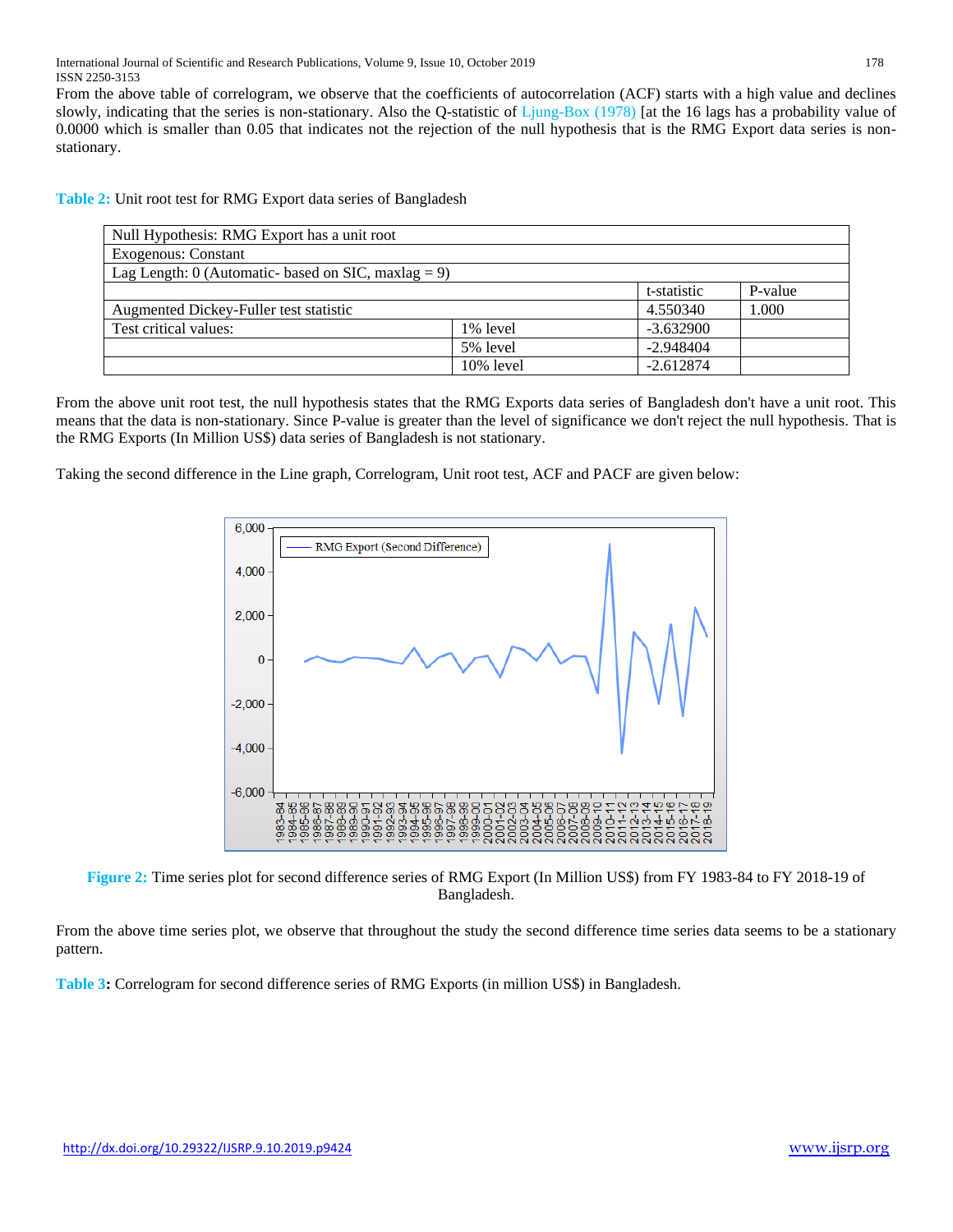| Autocorrelation | <b>Partial Correlation</b> |     | AC               | <b>PAC</b>       | Q-Stat | Prob  |
|-----------------|----------------------------|-----|------------------|------------------|--------|-------|
|                 |                            |     |                  | $-0.669 - 0.669$ | 16.608 | 0.000 |
|                 |                            | 2   |                  | $0.218 - 0.417$  | 18.420 | 0.000 |
|                 |                            | ٩   | 0.121            | 0.107            | 18.999 | 0.000 |
|                 |                            | 4   |                  | $-0.363 - 0.252$ | 24.384 | 0.000 |
|                 |                            | 5   | 0.428            | 0.037            | 32.134 | 0.000 |
|                 |                            | 6   |                  | $-0.401 - 0.203$ | 39.156 | 0.000 |
|                 |                            |     |                  | $0.181 - 0.229$  | 40.647 | 0.000 |
|                 |                            | 8   |                  | $0.071 - 0.063$  | 40.886 | 0.000 |
|                 |                            | ۰   | $-0.138$         | 0.165            | 41.814 | 0.000 |
|                 |                            | 10  |                  | $0.095 - 0.109$  | 42.279 | 0.000 |
|                 |                            |     |                  | $-0.040 - 0.038$ | 42.362 | 0.000 |
|                 |                            |     | 12 -0.045 -0.155 |                  | 42477  | 0.000 |
|                 |                            | 13. |                  | $0.085 - 0.075$  | 42.902 | 0.000 |
|                 |                            | 14  | $-0.041$         | 0.076            | 43.002 | 0.000 |
|                 |                            | 15  | 0.007            | 0.158            | 43.005 | 0.000 |

**Table 4:** Unit root test for second difference series of RMG Exports (in million US\$) in Bangladesh

| Null Hypothesis: Second difference in RMG Export has a unit root |              |             |         |  |  |  |
|------------------------------------------------------------------|--------------|-------------|---------|--|--|--|
| <b>Exogenous: Constant</b>                                       |              |             |         |  |  |  |
| Lag Length: 1 (Automatic- based on SIC, maxlag $= 9$ )           |              |             |         |  |  |  |
|                                                                  |              | t-statistic | P-value |  |  |  |
| Augmented Dickey-Fuller test statistic                           |              | $-8.363444$ | 0.0000  |  |  |  |
| Test critical values:                                            | 1% level     | $-3.653730$ |         |  |  |  |
|                                                                  | 5% level     | $-2.957110$ |         |  |  |  |
|                                                                  | $10\%$ level | $-2.617434$ |         |  |  |  |

From the above unit root test, the null hypothesis states that the second difference RMG Exports data series of Bangladesh has a unit root. This means that the data is stationary. Since P-value is less than the level of significance we may reject the null hypothesis. That is the RMG Exports (in million US\$) data series of Bangladesh is stationary.



**Figure 3:** ACF and PACF for the second difference series of RMG Exports (in million US\$) of Bangladesh.

From the above ACF and PACF, we observe that one period lag is statistically significant for autocorrelation function and partial autocorrelation function. Also, it is clear from the above ACF and PACF that our expected model is  $ARIMA(p,d,q) = ARIMA(2,2,5)$ 

**Table 5:** Summary of ARIMA (2,2,5) Model

| Parameter | Estimates | <b>Standard Error</b> | Estimated $\sigma$ | log-likelihood |
|-----------|-----------|-----------------------|--------------------|----------------|
| AR(1)     | 0.4887    | 0.3198                |                    |                |
| AR(2)     | 0.3743    | 0.3392                |                    |                |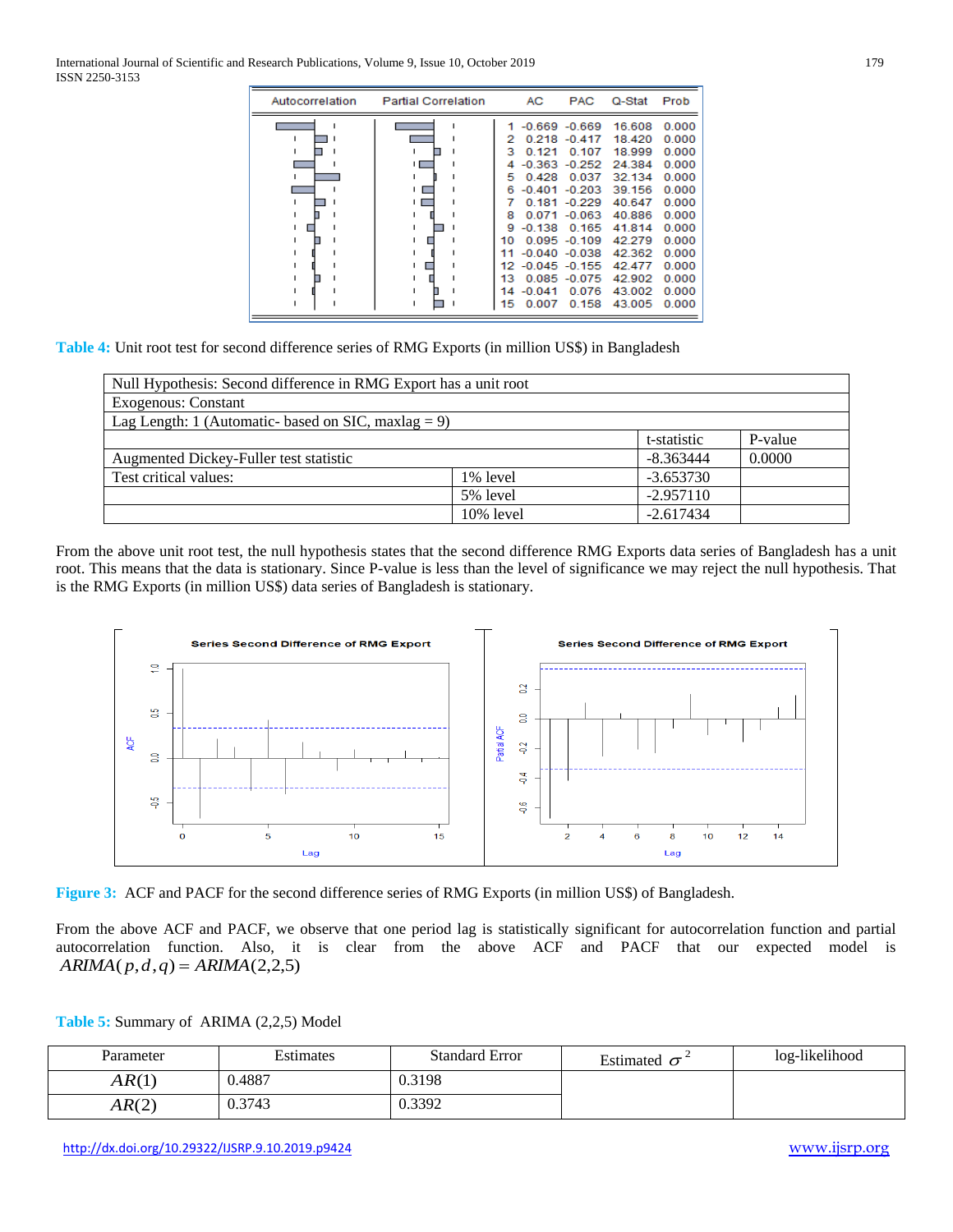International Journal of Scientific and Research Publications, Volume 9, Issue 10, October 2019 180 ISSN 2250-3153

| MA(1)                                                 | $-1.5563$ | 0.3101                                                                                                                                                                                                      |        |               |
|-------------------------------------------------------|-----------|-------------------------------------------------------------------------------------------------------------------------------------------------------------------------------------------------------------|--------|---------------|
| MA(2)                                                 | 0.6436    | 0.4961                                                                                                                                                                                                      |        |               |
| MA(3)                                                 | 0.3556    | 0.3811                                                                                                                                                                                                      | 749122 | $-279.56$     |
|                                                       | $-0.9117$ | 0.2850                                                                                                                                                                                                      |        |               |
|                                                       | 0.5462    | 0.1785                                                                                                                                                                                                      |        |               |
| MA(4)<br>MA(5)<br>The functional form of the model is |           | $\Delta^2 Y_t = 0.4887 Y_{t-1}^2 + 0.3743 Y_{t-2}^2 + \varepsilon_t - 1.5563 \varepsilon_{t-1} + 0.6436 \varepsilon_{t-2} + 0.3556 \varepsilon_{t-3} - 0.9117 \varepsilon_{t-4} + 0.5462 \varepsilon_{t-5}$ |        |               |
|                                                       |           |                                                                                                                                                                                                             |        |               |
|                                                       |           |                                                                                                                                                                                                             |        |               |
| http://dx.doi.org/10.29322/IJSRP.9.10.2019.p9424      |           |                                                                                                                                                                                                             |        | www.ijsrp.org |

$$
\Delta^2 Y_t = 0.4887Y_{t-1}^2 + 0.3743Y_{t-2}^2 + \varepsilon_t - 1.5563\varepsilon_{t-1} + 0.6436\varepsilon_{t-2} + 0.3556\varepsilon_{t-3} - 0.9117\varepsilon_{t-4} + 0.5462\varepsilon_{t-5}
$$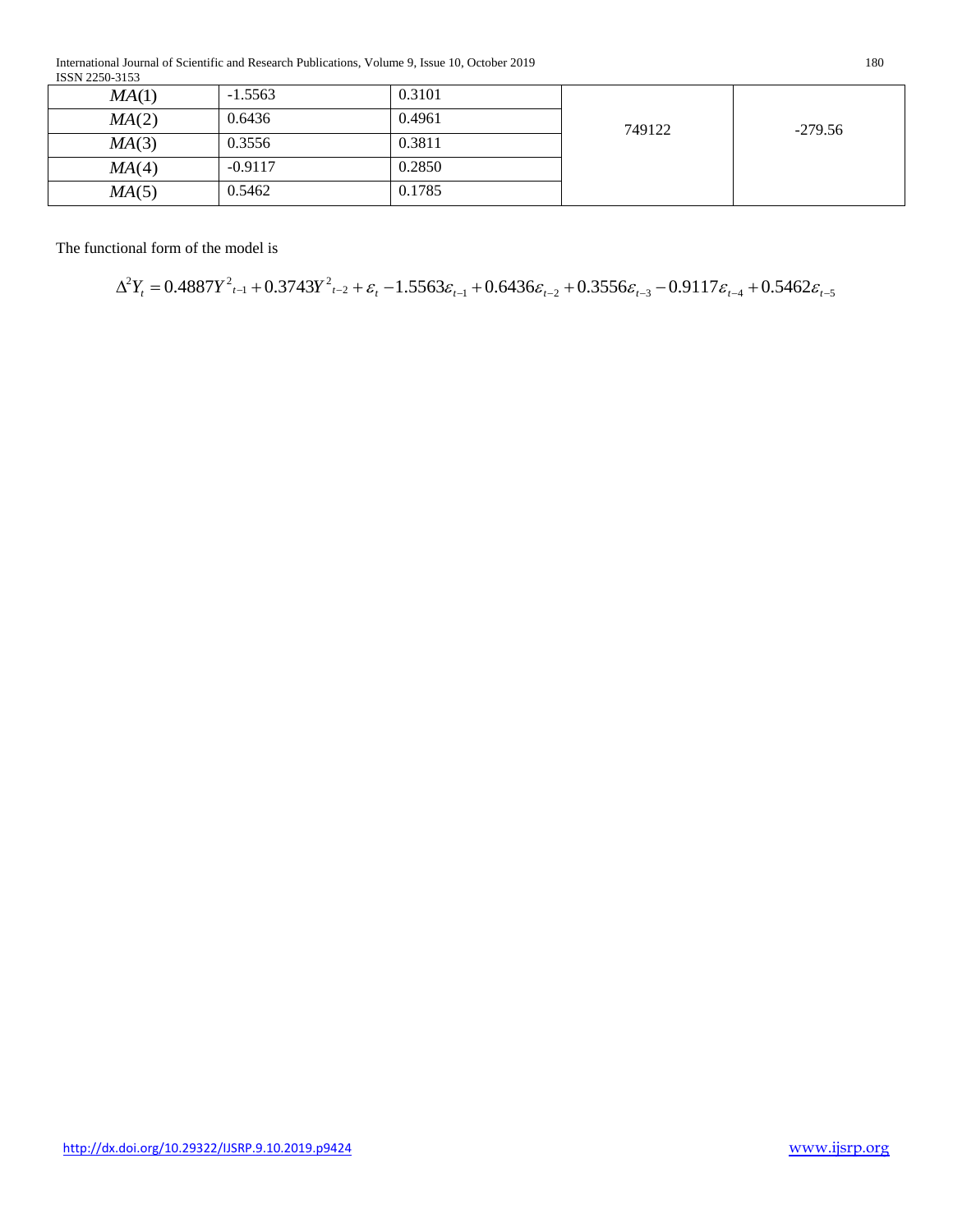

### X. DIAGNOSTIC CHECKING OF THE MODEL

**Figure 4:** Correlogram of ARIMA (2, 2, 5) Model



**Figure 5:** Histogram of Residuals for ARIMA (2,2,5) Model.

The histogram of the residuals shows that the variance of the residuals seems to be roughly constant over time. The histogram of the time series shows that the residuals are roughly normally distributed and the mean seems to be close to zero. Therefore, it is plausible that the residuals are normally distributed with mean zero and constant variance.

Since successive residuals do not seem to be correlated, and the residuals seem to be normally distributed with mean zero and constant variance, the ARIMA(2,2,5) does seem to provide an adequate predictive model for the Exports of RMG in Bangladesh.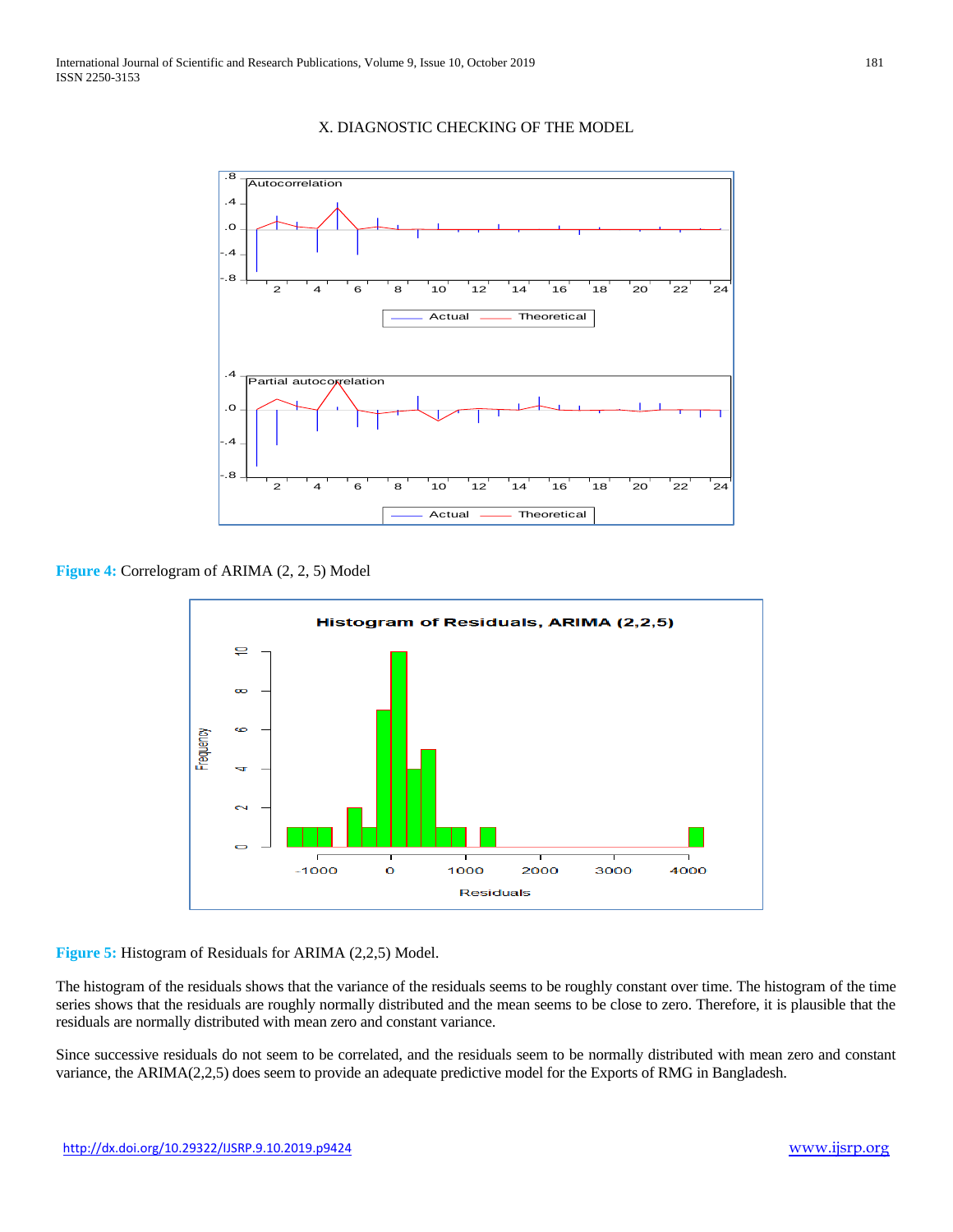

**Figure 6:** P values for Ljung-Box statistic

From the results of figure 5 and figure 6, we observe that the residuals of the ARIMA(2,2,5) model follows approximately a normal distribution. Moreover, the results from table 3 indicate that the Q statistic of Ljung-Box for all the 10 lags has values greater than 0.05 that indicates the null hypothesis cannot be rejected. That means, there is no autocorrelation for the examined residuals of the RMG Exports data series.

### XI. FORECASTING

We have estimated the model using the data covered from FY 1983-84 to FY 2018-19. Here we have forecasted for the next ten financial year as from FY 2019-20 to FY 2028-29.

## **Table 6:** Forecasted RMG Exports of Bangladesh using ARIMA (2,2,5) Model

| FY      | Forecast | Lo 80    | Hi 80    | Lo 95    | H <sub>i</sub> 95 |
|---------|----------|----------|----------|----------|-------------------|
| 2019-20 | 35666.93 | 34557.19 | 36776.67 | 33969.73 | 37364.13          |
| 2020-21 | 38874.45 | 37356.59 | 40392.31 | 36553.08 | 41195.82          |
| 2021-22 | 42075.20 | 39933.00 | 44217.41 | 38798.99 | 45351.42          |
| 2022-23 | 44573.54 | 41496.98 | 47650.10 | 39868.35 | 49278.73          |
| 2023-24 | 47467.97 | 43681.90 | 51254.04 | 41677.67 | 53258.26          |
| 2024-25 | 50293.05 | 45727.03 | 54859.07 | 43309.93 | 57276.17          |
| 2025-26 | 53232.50 | 47873.02 | 58591.98 | 45035.88 | 61429.12          |
| 2026-27 | 56201.87 | 49987.43 | 62416.32 | 46697.70 | 65706.04          |
| 2027-28 | 59228.68 | 52100.12 | 66357.23 | 48326.49 | 70130.86          |
| 2028-29 | 62294.74 | 54181.18 | 70408.30 | 49886.13 | 74703.36          |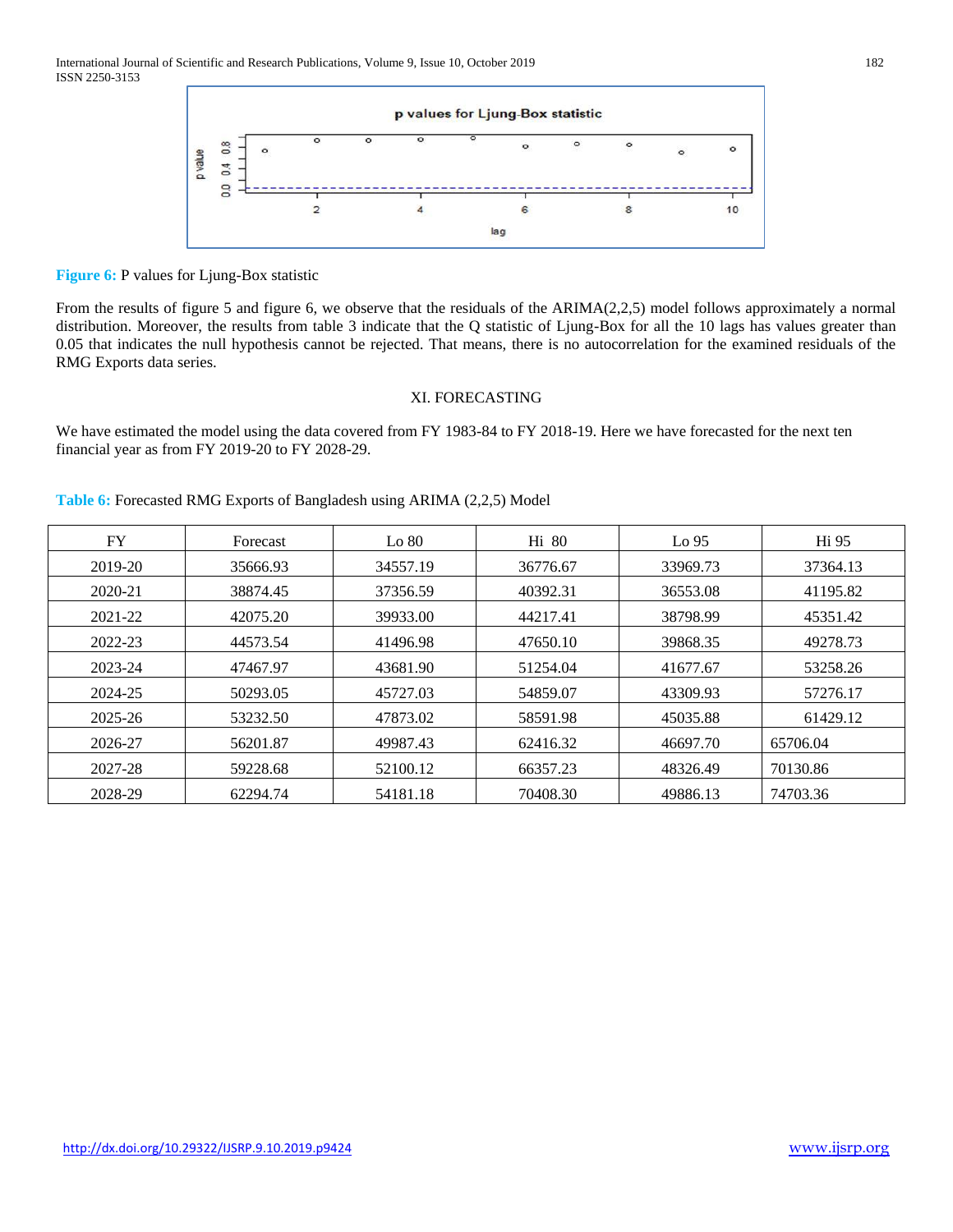

**Figure 7:** Original and next ten years (FY 2019-20 to 2028-29) forecasted Exports of RMG in Bangladesh.

The original time series is for the Exports of RMG in Bangladesh for the last 36 financial years. The above table gives a forecast for the RMG Exports of the next ten financial years (FY 2018-20 to FY 2028-29), as well as 80% and 95% prediction intervals for those predictions.

### XII. CONCLUSION

In this paper, we are trying to model and forecast the Export of RMG in Bangladesh for the next ten financial years. It is shown that the time series ARIMA model can be used to model and forecast the Export of RMG (in million US\$) in Bangladesh. After checking the stationarity of the data series, we find the appropriate  $ARIMA(p,d,q)$  process. The ACF and PACF helped in choosing the appropriate p q and for the data series. The identified  $ARIMA(2,2,5)$  model has proved to be adequate in forecasting exports of RMG for the financial years up-to FY 2028-29. This model will also help the researchers, policymakers, businessmen, and government for future planning. Also, it is clear from the graph that the forecasted exports of RMG are sharply increasing. Despite the unequivocal success story, the RMG sector has got several drastic challenges for future growth. Hope the Government of Bangladesh will take necessary steps to continue the growth of exports of RMG sectors.